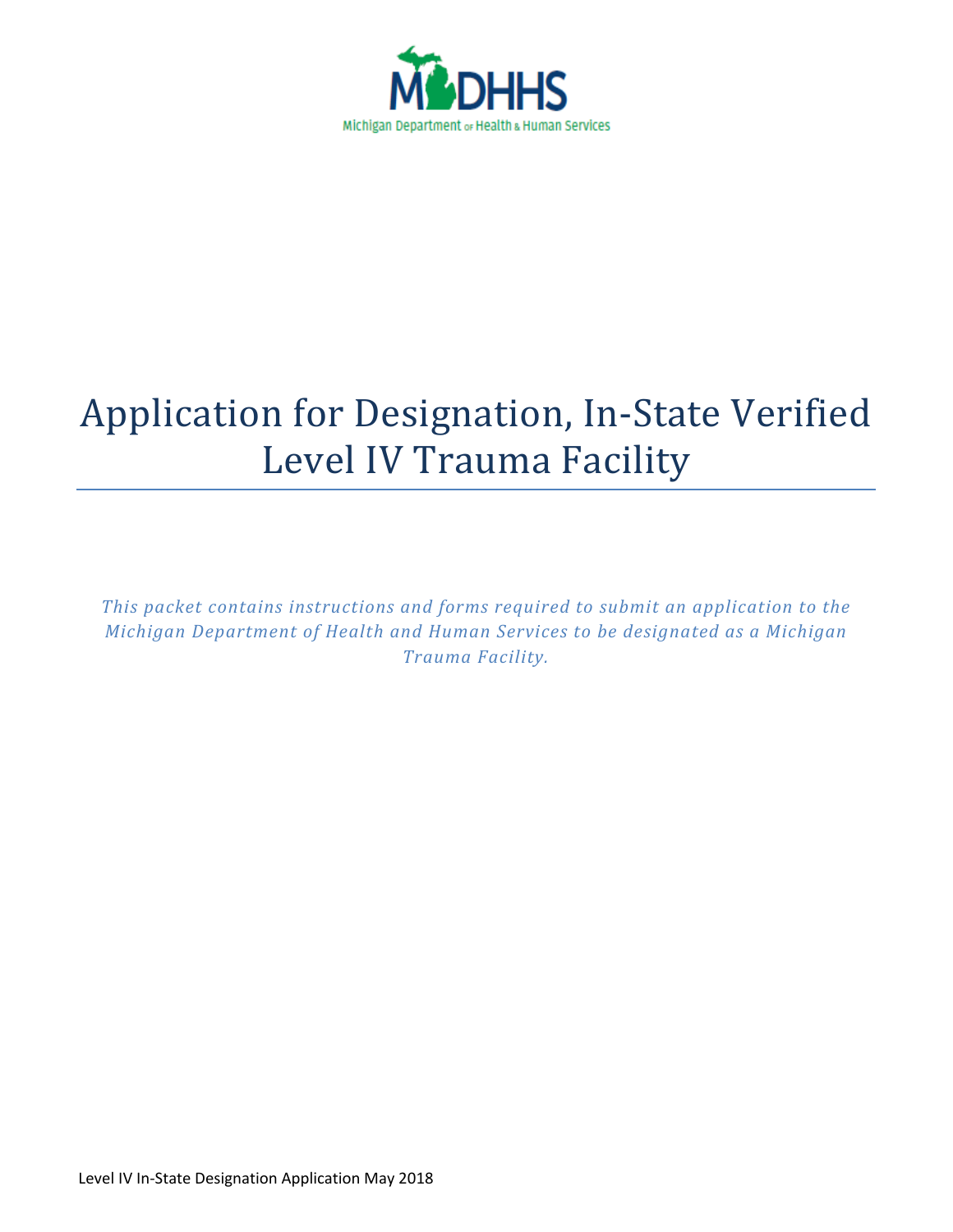## **Introduction**

This application packet should be utilized by those healthcare facilities requesting designation as an In-State verified Level IV trauma facility and are **not verified by the American College of Surgeons (ACS)**. The packet contains instructions for filling out the two-page *Application for Designation, In-State Verified Level IV Trauma Facility* form and guidance on developing supporting documents.

# **Instructions for Completing the Application Form**

The following is meant to provide guidance in filling out the application form. A check mark on the application form indicates the item has been completed and/or acknowledged.

## *Designation Level IV*

Date of application should be the date the application packet is submitted to Michigan Department of Health and Human Services (MDHHS).

#### *PRQ*

The Michigan Pre-Review Questionnaire (PRQ) must be completed and accompany this form (**Label as Attachment A**). Refer to the website, www.michigan.gov/traumasystem, to access the PRQ form.

#### *Data*

A functioning trauma system requires data collection. To address this requirement, a Michigan trauma facility must do all of the following:

- Utilize National Trauma Data Bank elements and definitions as the minimum set (as defined in the current edition of the National Trauma Registry Data Dictionary - http://www.ntdsdictionary.org/).
- Submit current data into the state trauma registry (ImageTrend https://www.miemsis.org/patientregistry/). Current data is defined as data within 12-15 months of application date that has been collected as a functioning trauma facility.
- Identify a staff member responsible for data collection.
- Submit data quarterly to the state trauma registry.

## *Performance Improvement (PI)*

Performance improvement is integral to effective trauma care. To address this requirement, a trauma facility must do all of the following:

- Contact your Regional Trauma Coordinator to obtain a template to provide a brief description of how your trauma facility assists the Regional Trauma Network in meeting the performance improvement SMART objectives (**Label as Attachment B**). To access the Regional Trauma Coordinator contact information, visit www.michigan.gov/traumasystem and click on 'Contacts'.
- Attest that the PI program meets performance improvement criteria from the state of Michigan.

## *Regional Injury Prevention*

Regional injury prevention is a foundational component of a functioning trauma system. To address this requirement, a Michigan trauma facility must do the following:

• Contact your Regional Trauma Coordinator to obtain a template to provide a brief description of how your trauma facility assists the Regional Trauma Network in meeting the injury prevention SMART objectives (**Label as Attachment C**).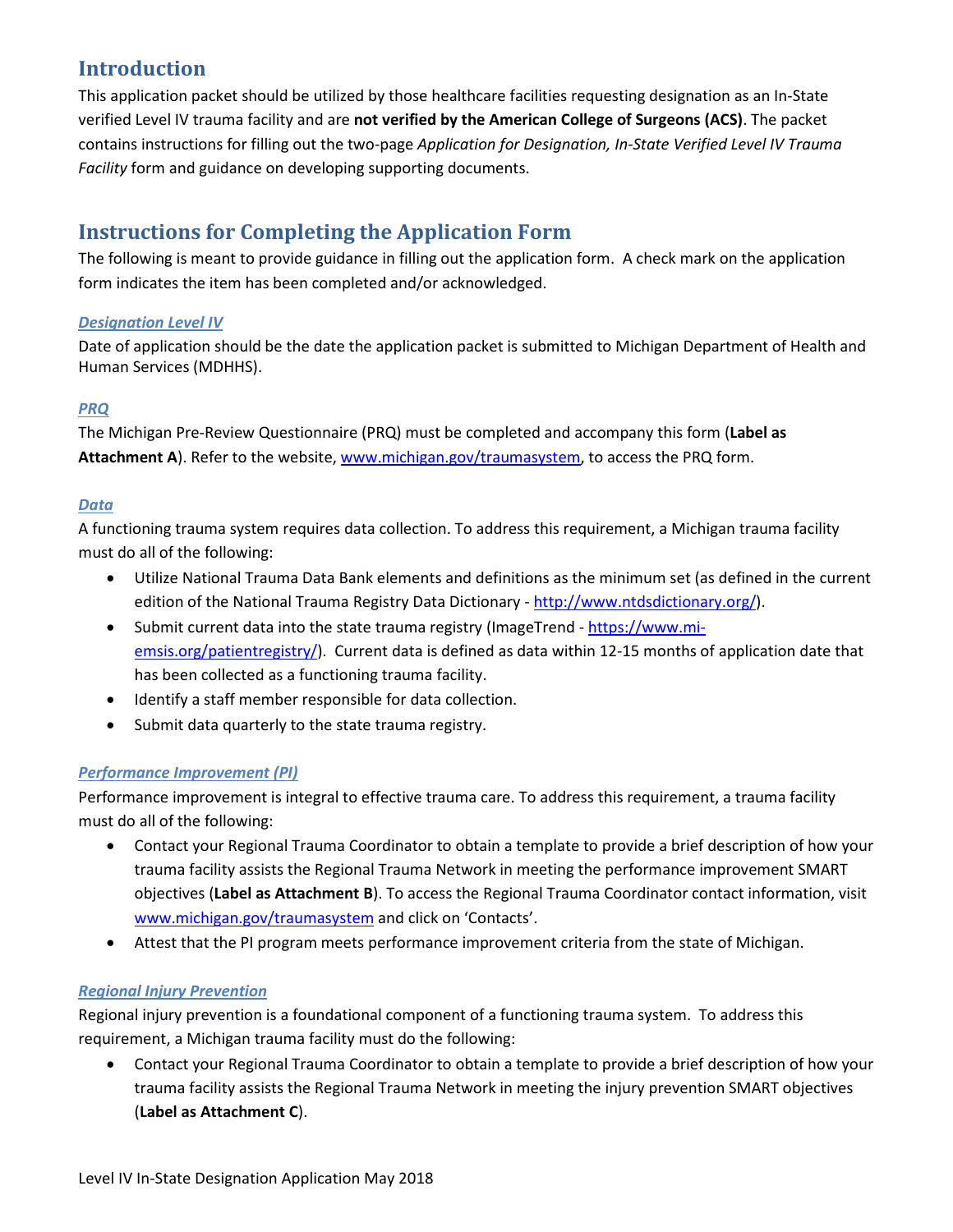# **Submission of Application Packet**

The application form must be filled out completely and **signed** by the healthcare facility's Chief Executive Officer and Trauma Medical Director. Incomplete forms or documentation will be returned. The application is not complete unless the following is submitted and labeled as described below with the application:

- *Attachment A* Completed Michigan Pre-Review Questionnaire (PRQ)
- *Attachment B* Brief description on how your facility assists or plans to assist the region in meeting the SMART objectives for regional performance improvement.
- *Attachment C* Brief description on how your facility assists or plans to assist the region in meeting the SMART objectives for regional injury prevention.

The application packet can be submitted electronically. **Note**, put "Trauma Facility Designation Application" in the subject line and email to:

#### traumadesignationcoordinator@michigan.gov

Alternatively, hard copies of the forms may be mailed to:

Michigan Department of Health and Human Services EMS and Trauma Division Attn: Trauma Designation Coordinator PO Box 30207 Lansing, MI 48909

Once the packet is received by the State Trauma Designation Coordinator, the contact person listed in the application will receive electronic confirmation of receipt.

*MDHHS makes the final decision on designation. MDHHS reserves the right to revoke or suspend the designation determination at any time if warranted.*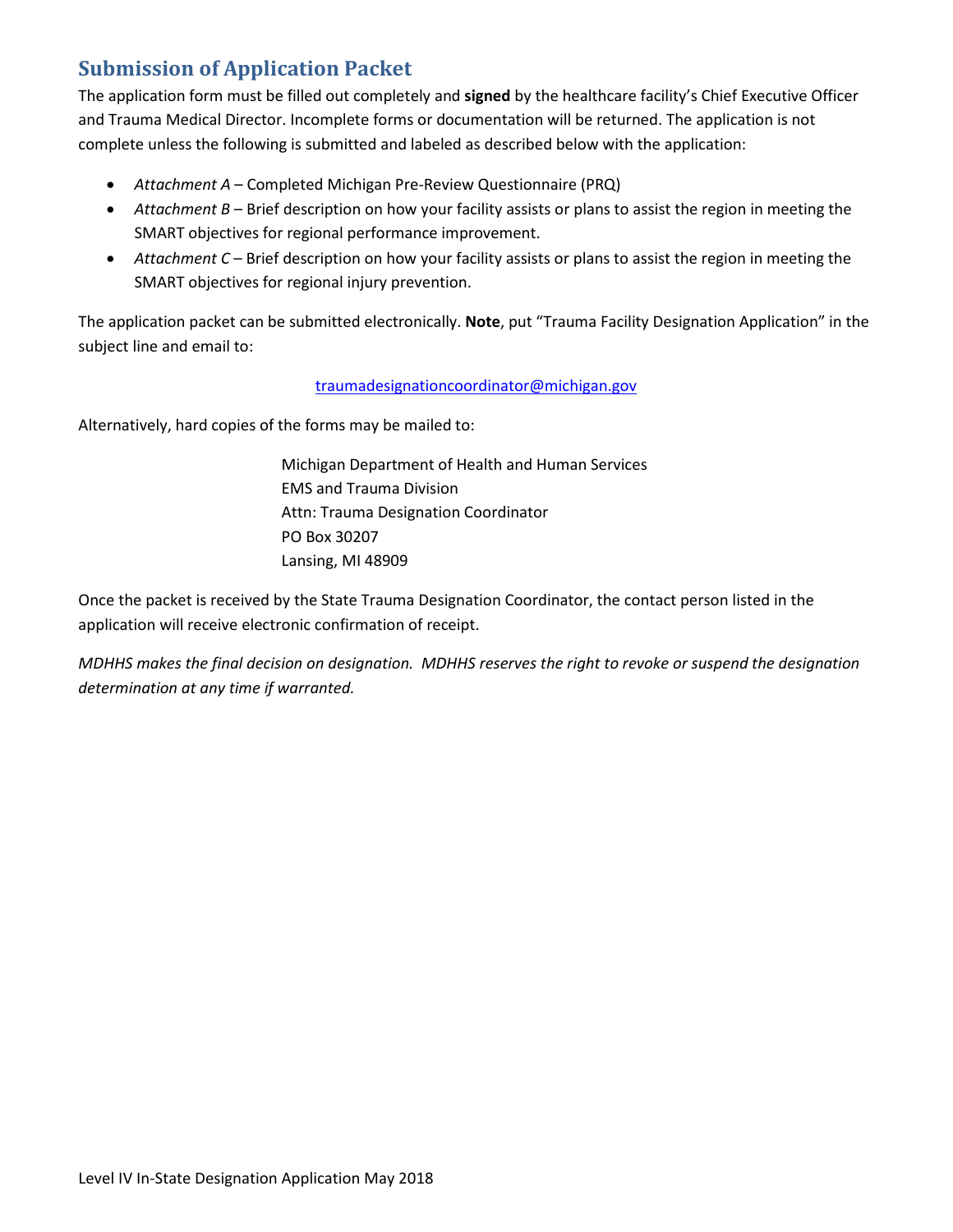

# **Application for Designation, In-State Verified Level IV Trauma Facility**

|                                                                                                      | This application must be complete and submitted with supporting documents to be considered for review.           |                                                           |                                                                    |
|------------------------------------------------------------------------------------------------------|------------------------------------------------------------------------------------------------------------------|-----------------------------------------------------------|--------------------------------------------------------------------|
| In accordance with the requirements of the Michigan Department of Health and Human Services, EMS and |                                                                                                                  | <b>DESIGNATION LEVEL IV</b>                               |                                                                    |
| Trauma Services Section Statewide Trauma Plan (By authority conferred on the department of community |                                                                                                                  |                                                           |                                                                    |
| health by sections 9227 and 20910 of 1978 PA 368, MCL 333.9227 and 333.20910; 2004 PA 580, 2004 PA   |                                                                                                                  |                                                           |                                                                    |
| 581, 2004 PA 582 and executive Reorganization Order Nos.1996-1 and 2003-1, MCL 333.2097a,            |                                                                                                                  | Date of Application: / / /                                |                                                                    |
| 333.20908, 333.10910, 330.3101 and 445.2011.)                                                        |                                                                                                                  |                                                           |                                                                    |
|                                                                                                      |                                                                                                                  | <b>DEMOGRAPHICS</b>                                       |                                                                    |
|                                                                                                      |                                                                                                                  | <b>HEALTHCARE FACILITY (HOSPITAL) INFORMATION</b>         |                                                                    |
| <b>Hospital Name</b>                                                                                 |                                                                                                                  |                                                           |                                                                    |
| Address:                                                                                             |                                                                                                                  |                                                           |                                                                    |
|                                                                                                      | STAFF INFORMATION - Please use names as they appear on official correspondence and business contact information. |                                                           |                                                                    |
| Chief Executive Officer (Name and Title)                                                             |                                                                                                                  | Trauma Medical Director:                                  |                                                                    |
| Email Address:                                                                                       |                                                                                                                  | <b>Email Address:</b>                                     |                                                                    |
| Phone:                                                                                               |                                                                                                                  | Phone:                                                    |                                                                    |
| Trauma Program Manager/Nurse Coordinator (Name and Title)                                            |                                                                                                                  | Physician Director of Emergency Medicine (Name and Title) |                                                                    |
| <b>Email Address:</b>                                                                                |                                                                                                                  | <b>Email Address:</b>                                     |                                                                    |
| Phone:                                                                                               |                                                                                                                  | Phone:                                                    |                                                                    |
| Contact Person (if different from TPM/TNC)                                                           |                                                                                                                  | Data Collection Staff (Name and Title)                    |                                                                    |
| <b>Email Address:</b>                                                                                |                                                                                                                  | <b>Email Address:</b>                                     |                                                                    |
| Phone:                                                                                               |                                                                                                                  | Phone:                                                    |                                                                    |
|                                                                                                      |                                                                                                                  | <b>RESOURCE INFORMATION</b>                               |                                                                    |
| Number of ED Annual Visits:                                                                          | Number of Trauma Activations:                                                                                    |                                                           |                                                                    |
| 12 Month Date Range for Above                                                                        |                                                                                                                  | TO                                                        |                                                                    |
| 24 Hour CT Capability (Yes/No):                                                                      | Operating Rooms (Number):                                                                                        |                                                           | Inpatient Rehab Beds (Number):                                     |
| ED Physicians (Number on Call Panel):                                                                | Surgeons (Number on Call Panel):                                                                                 |                                                           | Advanced Practice Providers (Number who treat trauma<br>patients): |
| Anesthesiologists (Number on Call Panel):                                                            | <b>CRNAs:</b>                                                                                                    |                                                           |                                                                    |
|                                                                                                      | PRE REVIEW QUESTIONAIRE (PRQ) - A check mark indicates the following has been completed.                         |                                                           |                                                                    |
| Completed Michigan PRQ attached (Label as Attachment A).                                             |                                                                                                                  |                                                           |                                                                    |